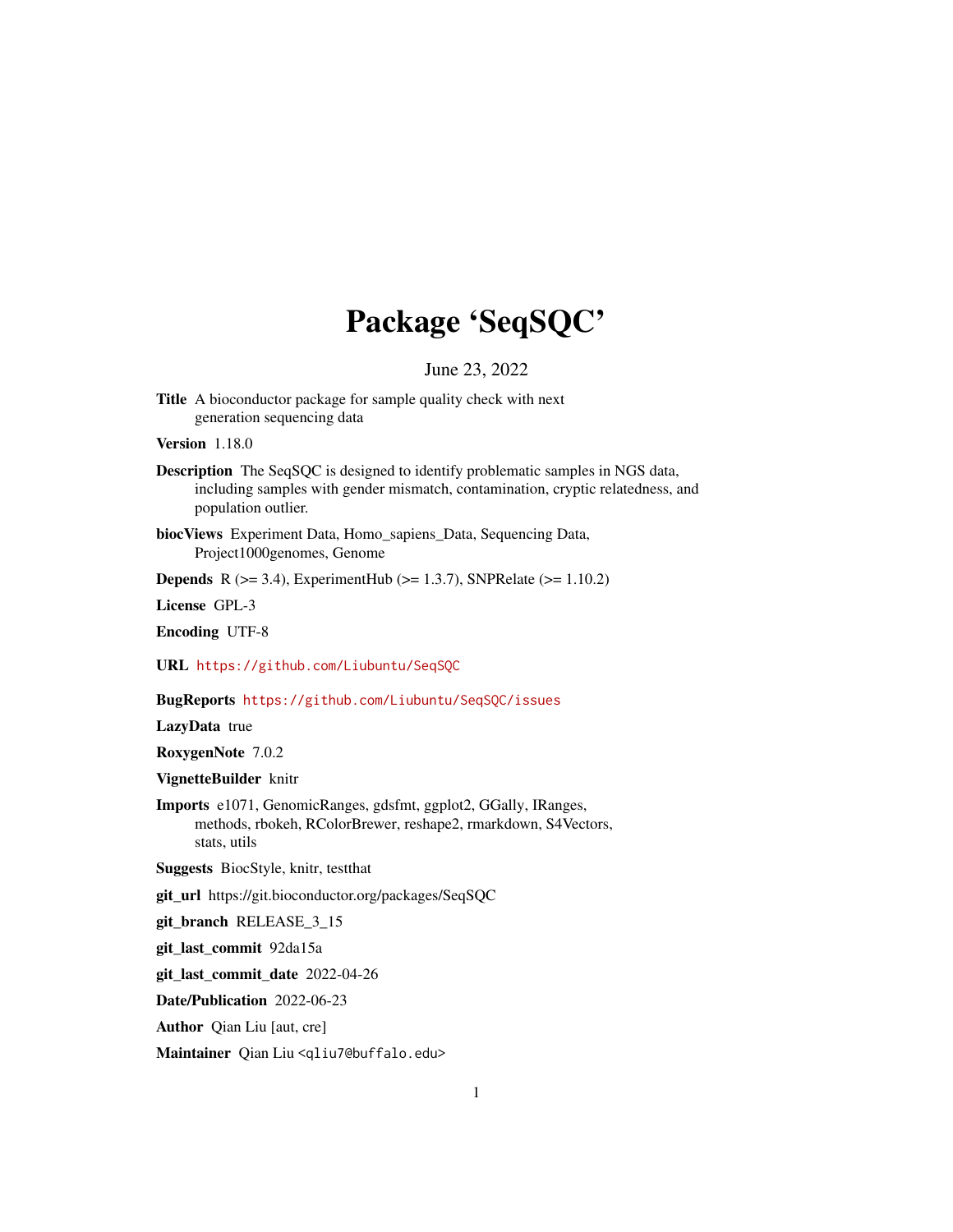# <span id="page-1-0"></span>R topics documented:

|       | $CCDS.Hs37.3. reduced_chr1. bed \ldots \ldots \ldots \ldots \ldots \ldots \ldots \ldots \ldots 3$ |                |
|-------|---------------------------------------------------------------------------------------------------|----------------|
|       |                                                                                                   |                |
|       |                                                                                                   | $\overline{4}$ |
|       |                                                                                                   | $\overline{4}$ |
|       |                                                                                                   | $\overline{4}$ |
|       |                                                                                                   | -6             |
|       |                                                                                                   |                |
|       |                                                                                                   | - 8            |
|       |                                                                                                   | -9             |
|       |                                                                                                   |                |
|       |                                                                                                   |                |
|       |                                                                                                   |                |
|       |                                                                                                   |                |
|       |                                                                                                   |                |
|       |                                                                                                   |                |
|       |                                                                                                   |                |
|       |                                                                                                   |                |
|       |                                                                                                   |                |
| Index |                                                                                                   | 20             |

SeqSQC-package *Sample Quality Check for NGS Data using SeqSQC package*

# Description

SeqSQC

# Details

Sample Quality Check for NGS Data.

# Author(s)

Qian Liu

# See Also

[LoadVfile](#page-7-1) for data preparation; [MissingRate](#page-8-1) [PCACheck](#page-9-1) [Inbreeding](#page-6-1) [IBDCheck](#page-3-1) [PCACheck](#page-9-1)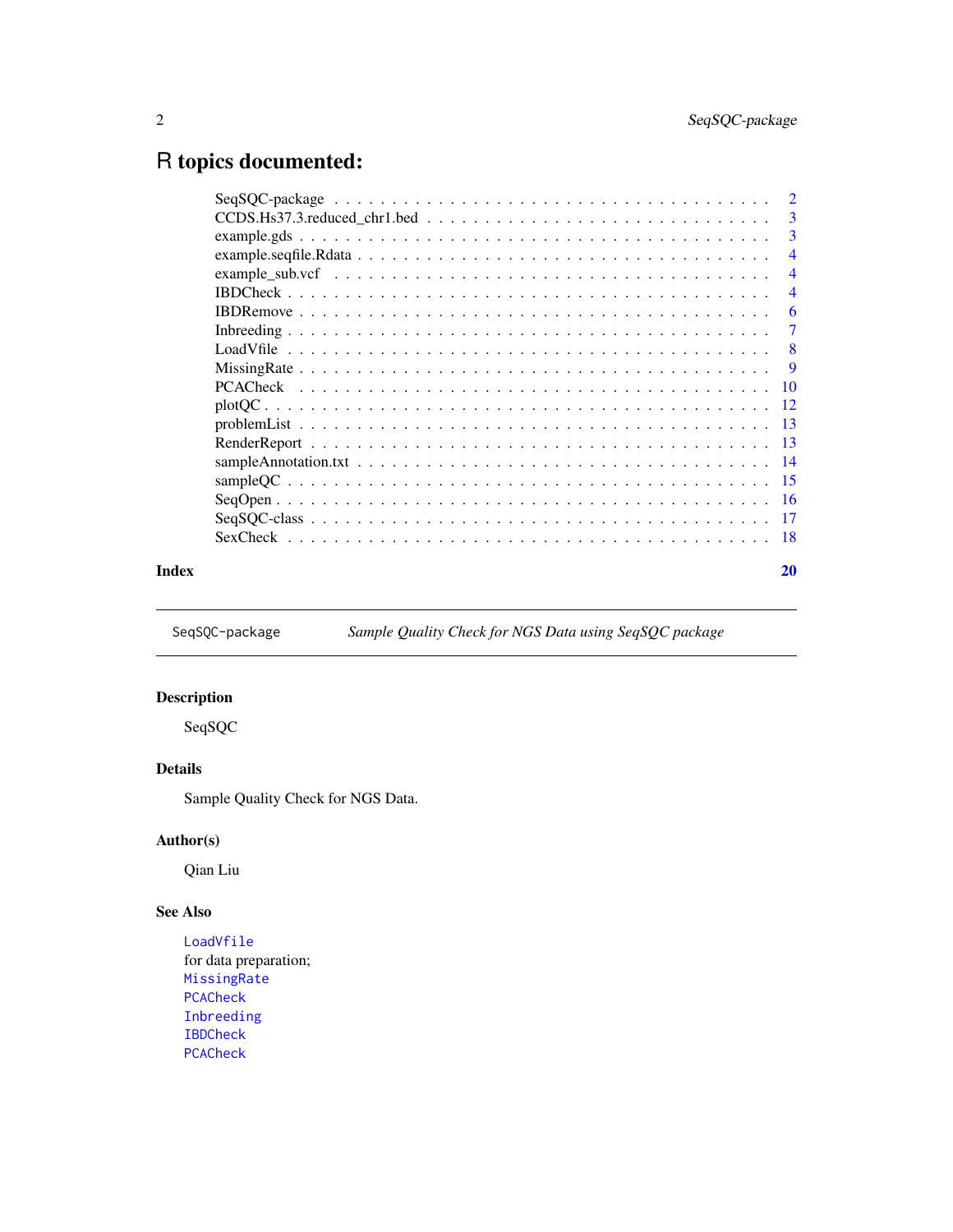# <span id="page-2-0"></span>CCDS.Hs37.3.reduced\_chr1.bed 3

for individual sample QC checks; [problemList](#page-12-1) for the summary of problematic samples with reason and sample list to be removed; [IBDRemove](#page-5-1) for the problematic sample pairs detected with cryptic relationship; [RenderReport](#page-12-2) to generate the sample QC report; [plotQC](#page-11-1) to generate the ggplot or interactive plots in html format for each individual QC check; [sampleQC](#page-14-1) for wrapper of data preparation, all sample QC checks, QC result summary, and sample QC report.

CCDS.Hs37.3.reduced\_chr1.bed

*Example capture region file used in vignette.*

# **Description**

This .bed file contains only CCDS capture region only in chromosome 1, which is meant to be used together with the example\_sub.vcf as a runnable example in the function of LoadVfile and sampleQC in the vignette.

# Author(s)

Qian Liu <qliu7@buffalo.edu>

example.gds *example gds file used in vignette.*

# **Description**

This gds file contains genotype and phenotype for 92 whole-genome sequenced samples captured by CCDS region. This is a merged dataset of the 87 benchmark samples and the 5 study samples (all are assembled from the 1000 Genomes Project). The meta info for these 92 samples includes sample name, pupulation, age, relation note and group info (benchmark or study).

# Author(s)

Qian Liu <qliu7@buffalo.edu>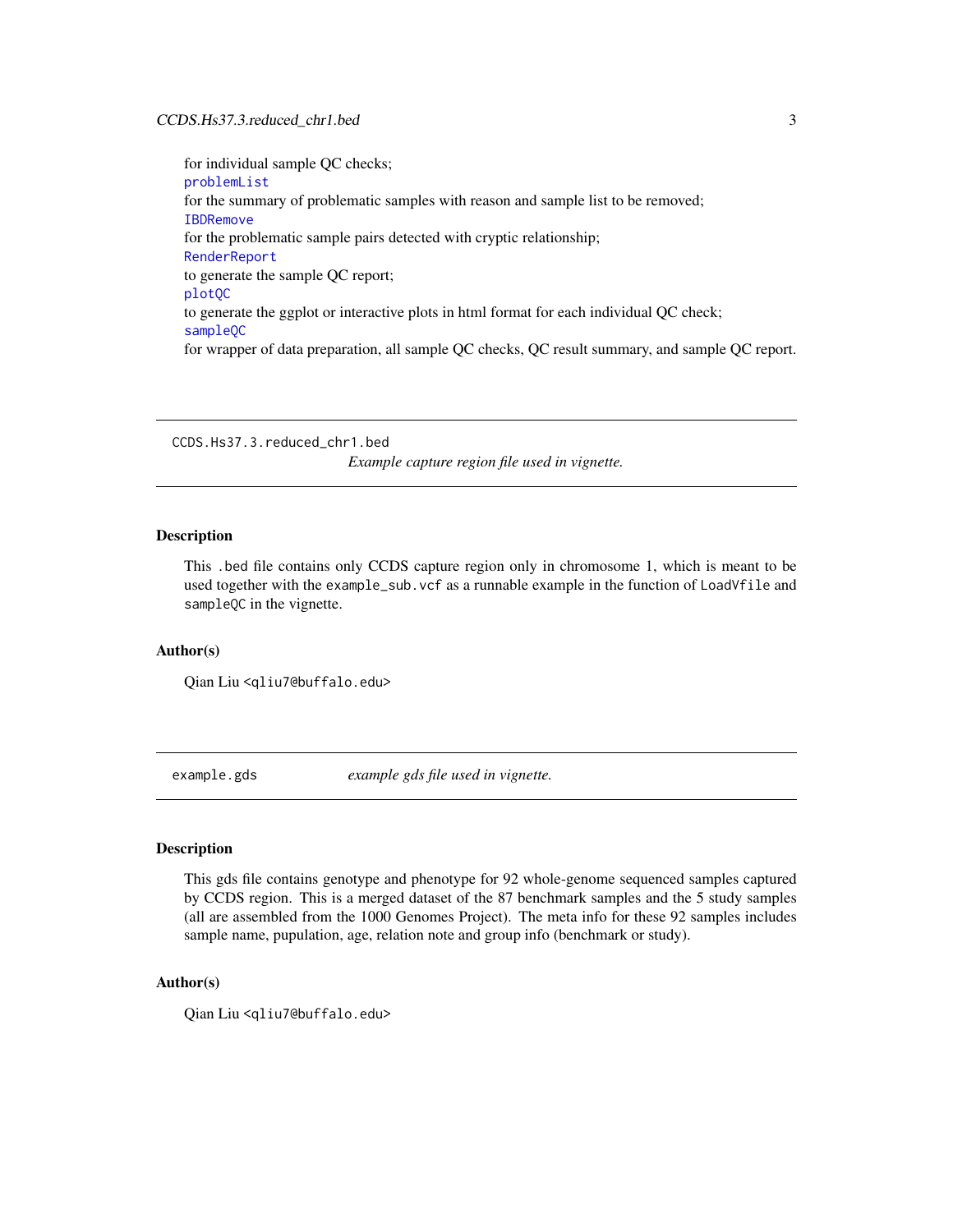<span id="page-3-0"></span>example.seqfile.Rdata *Example SeqSQC file used in vignette.*

# Description

The SeqSQC object is a list of two objects. The first object gdsfile is the filepath of the "example.gds" file which stores the genotype and meta info of the example data merged with the benchmark data. The second object QCresult contains the data dimensions (# of samples and variants), sample annotation, and QC results for sample missing rate, sex check, inbreeding outlier check, IBD check, and population outlier check.

# Author(s)

Qian Liu <qliu7@buffalo.edu>

example\_sub.vcf *Example vcf file used in vignette.*

# Description

This vcf file contains only a subset (1000 lines of variants) of the original vcf file for the 5 study samples (examples assembled from the 1000 Genomes Project). This is to be used as a runnable example in the function of LoadVfile and sampleQC in the vignette.

# Author(s)

Qian Liu <qliu7@buffalo.edu>

<span id="page-3-1"></span>IBDCheck *Sample relationship check with SeqSQC object input file.*

#### **Description**

Function to calculate the IBD coefficients for all sample pairs and to predict related sample pairs in study cohort.

```
IBDCheck(seqfile, remove.samples = NULL, LDprune = TRUE,
  kin.filter = TRUE, missing.rate = 0.1, ss.cutoff = 300,
  \text{maf} = 0.01, \text{ hwe} = 1e-06, \ldots
```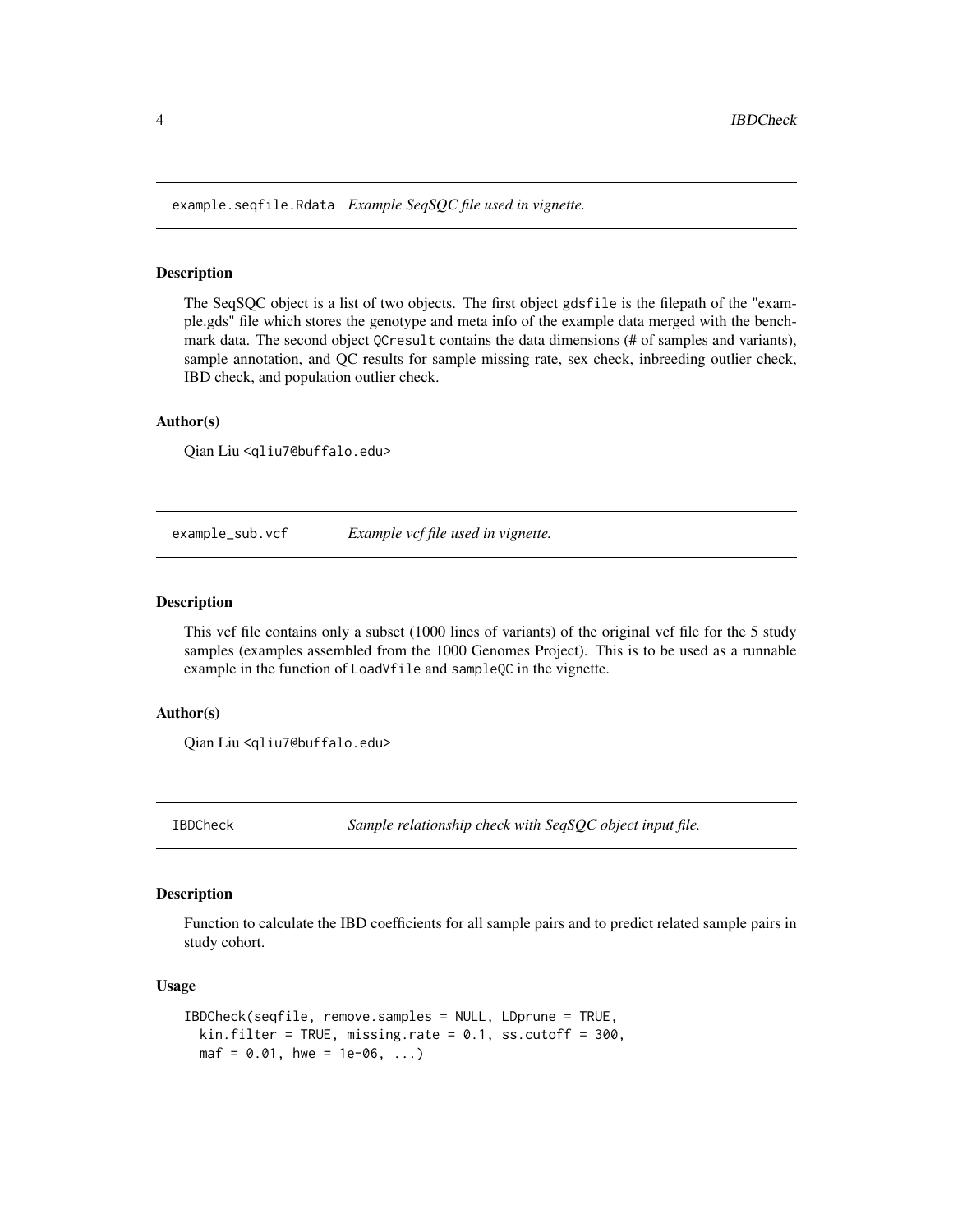#### IBDCheck 5

#### **Arguments**

| seqfile        | SeqSQC object, which includes the merged gds file for study cohort and bench-<br>mark.                                                                                                       |
|----------------|----------------------------------------------------------------------------------------------------------------------------------------------------------------------------------------------|
| remove.samples | a vector of sample names for removal from IBD calculation. Could be problem-<br>atic samples identified from previous QC steps, or user-defined samples.                                     |
| LDprune        | whether to use LD-pruned snp set. The default is TRUE.                                                                                                                                       |
| kin.filter     | whether to use "kinship coefficient $\ge$ = 0.08" as the additional criteria for related<br>samples. The default is TRUE.                                                                    |
| missing.rate   | to use the SNPs with "<= missing.rate" only; if NaN, no threshold. By de-<br>fault, we use missing. $rate = 0.1$ to filter out variants with missing rate greater<br>than $10\%$ .           |
| ss.cutoff      | the minimum sample size (300 by default) to apply the MAF filter. This sam-<br>ple size is the sum of study samples and the benchmark samples of the same<br>population as the study cohort. |
| maf            | to use the SNPs with ">= maf" if sample size defined in above argument is<br>greater than ss. cutoff; otherwise NaN is used by default for no MAF thresh-<br>old.                            |
| hwe            | to use the SNPs with Hardy-Weinberg equilibrium $p \ge -$ hwe if sample size de-<br>fined in above argument is greater than ss. cutoff; otherwise no hwe threshold.<br>The default is 1e-6.  |
| .              | Arguments to be passed to other methods.                                                                                                                                                     |

# Details

Using LD-pruned variants (by default), we calculate the IBD coefficients for all sample pairs, and then predict related sample pairs in study cohort using the support vector machine (SVM) method with linear kernel and the known relatedness embedded in benchmark data as training set. Sample pairs with discordant self-reported and predicted relationship are considered as problematic. All predicted related pairs are also required to have coefficient of kinship  $\geq$  0.08 by default. The sample with higher missing rate in each related pair is selected for removal from further analysis by function of IBDRemove.

# Value

a data frame with sample names, the descent coefficients of k0, k1 and kinship, self-reported relationship and predicted relationship for each pair of samples.

# Author(s)

Qian Liu <qliu7@buffalo.edu>

```
load(system.file("extdata", "example.seqfile.Rdata", package="SeqSQC"))
gfile <- system.file("extdata", "example.gds", package="SeqSQC")
seqfile <- SeqSQC(gdsfile = gfile, QCresult = QCresult(seqfile))
seqfile <- IBDCheck(seqfile, remove.samples=NULL, LDprune=TRUE, missing.rate=0.1)
```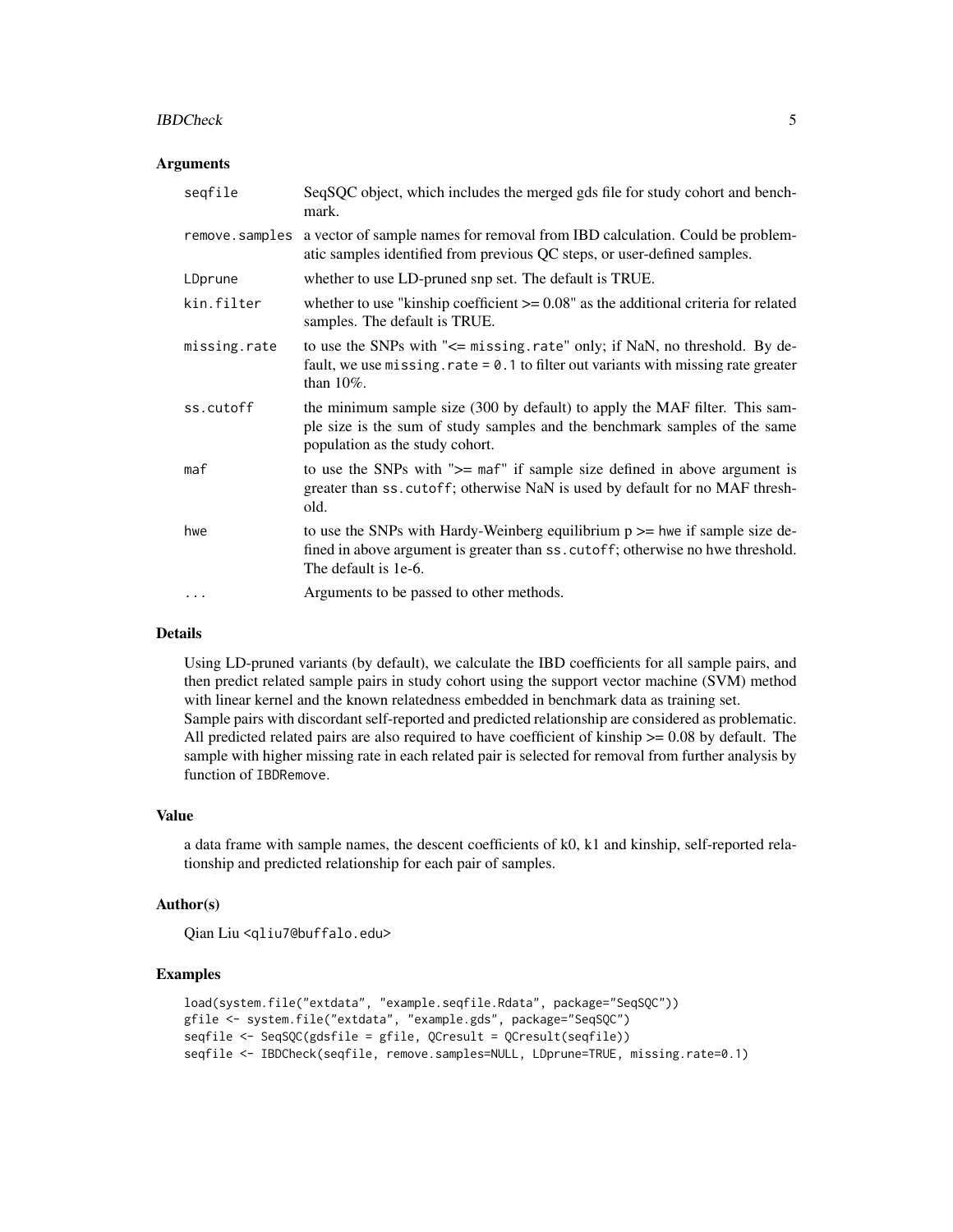```
res.ibd <- QCresult(seqfile)$IBD
tail(res.ibd)
```
<span id="page-5-1"></span>IBDRemove *Obtain the problematic sample list from IBD relatedness.*

# Description

Function to extract the related sample pairs from IBD results, and to generate the sample list for removal from the related pairs based on sample missing rate.

# Usage

IBDRemove(seqfile, all = FALSE)

# Arguments

| seqfile | SeqSQC object, with IBD results.                                                                            |
|---------|-------------------------------------------------------------------------------------------------------------|
| all     | whether to check the IBD for all sample pairs (including the benchmark sam-<br>ples). The default is FALSE. |

#### Value

a list of 2 elements: \$ibd.pairs is a data frame with 5 columns including sample names(id1, id2), IBD coefficients of k0 and k1, and kinship for samples with cryptic relatedness. \$ibd.remove is a vector of samples to be removed, which are generated by extracting the sample with higher missing rate in each problematic sample pair.

# Author(s)

Qian Liu <qliu7@buffalo.edu>

```
load(system.file("extdata", "example.seqfile.Rdata", package="SeqSQC"))
gfile <- system.file("extdata", "example.gds", package="SeqSQC")
seqfile <- SeqSQC(gdsfile = gfile, QCresult = QCresult(seqfile))
seqfile <- IBDCheck(seqfile, remove.samples=NULL, LDprune=TRUE, missing.rate=0.1)
IBDRemove(seqfile)
```
<span id="page-5-0"></span>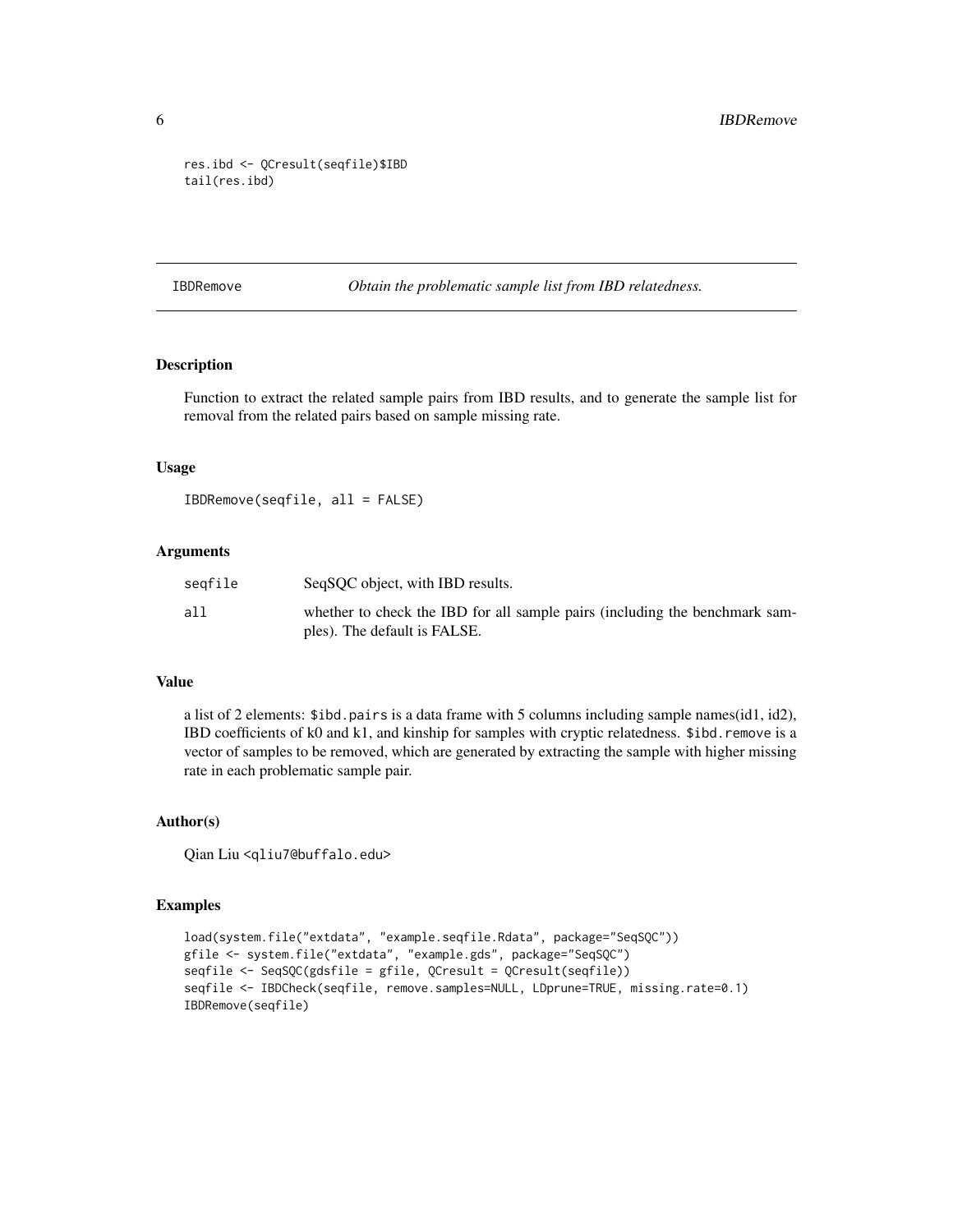<span id="page-6-1"></span><span id="page-6-0"></span>

Function to calculate population-specific inbreeding coefficients, and to predict inbreeding outliers that are five standard deviation beyond the mean.

#### Usage

```
Inbreeding(seqfile, remove.samples = NULL, LDprune = TRUE,
 missing.rate = 0.1, ss.cutoff = 300, maf = 0.01, hwe = 1e-06,
  ...)
```
# Arguments

| seqfile      | SeqSQC object, which includes the merged gds file for study cohort and bench-<br>mark.                                                                                                       |
|--------------|----------------------------------------------------------------------------------------------------------------------------------------------------------------------------------------------|
|              | remove samples a vector of sample names for removal from inbreeding coefficient calculation.<br>Could be problematic samples identified from previous QC steps, or user-defined<br>samples.  |
| LDprune      | whether to use LD-pruned snp set. The default is TRUE.                                                                                                                                       |
| missing.rate | to use the SNPs with "<= missing.rate" only; if NaN, no threshold. By de-<br>fault, we use missing. rate $= 0.1$ to filter out variants with missing rate greater<br>than $10\%$ .           |
| ss.cutoff    | the minimum sample size (300 by default) to apply the MAF filter. This sam-<br>ple size is the sum of study samples and the benchmark samples of the same<br>population as the study cohort. |
| maf          | to use the SNPs with ">= maf" if sample size defined in above argument is<br>greater than ss. cutoff; otherwise NaN is used by default for no MAF thresh-<br>old.                            |
| hwe          | to use the SNPs with Hardy-Weinberg equilibrium $p \geq p$ hwe if sample size de-<br>fined in above argument is greater than ss. cutoff; otherwise no hwe threshold.<br>The default is 1e-6. |
| $\cdots$     | Arguments to be passed to other methods.                                                                                                                                                     |

# Details

Using LD-pruned variants (by default), we calculate the inbreeding coefficients for each sample in the study cohort and for benchmark samples of the same population as the study cohort. Samples with inbreeding coefficients that are five standard deviations beyond the mean are considered problematic and are shown as "Yes" in the column of outlier.5sd. Benchmark samples in this column are set to be "NA".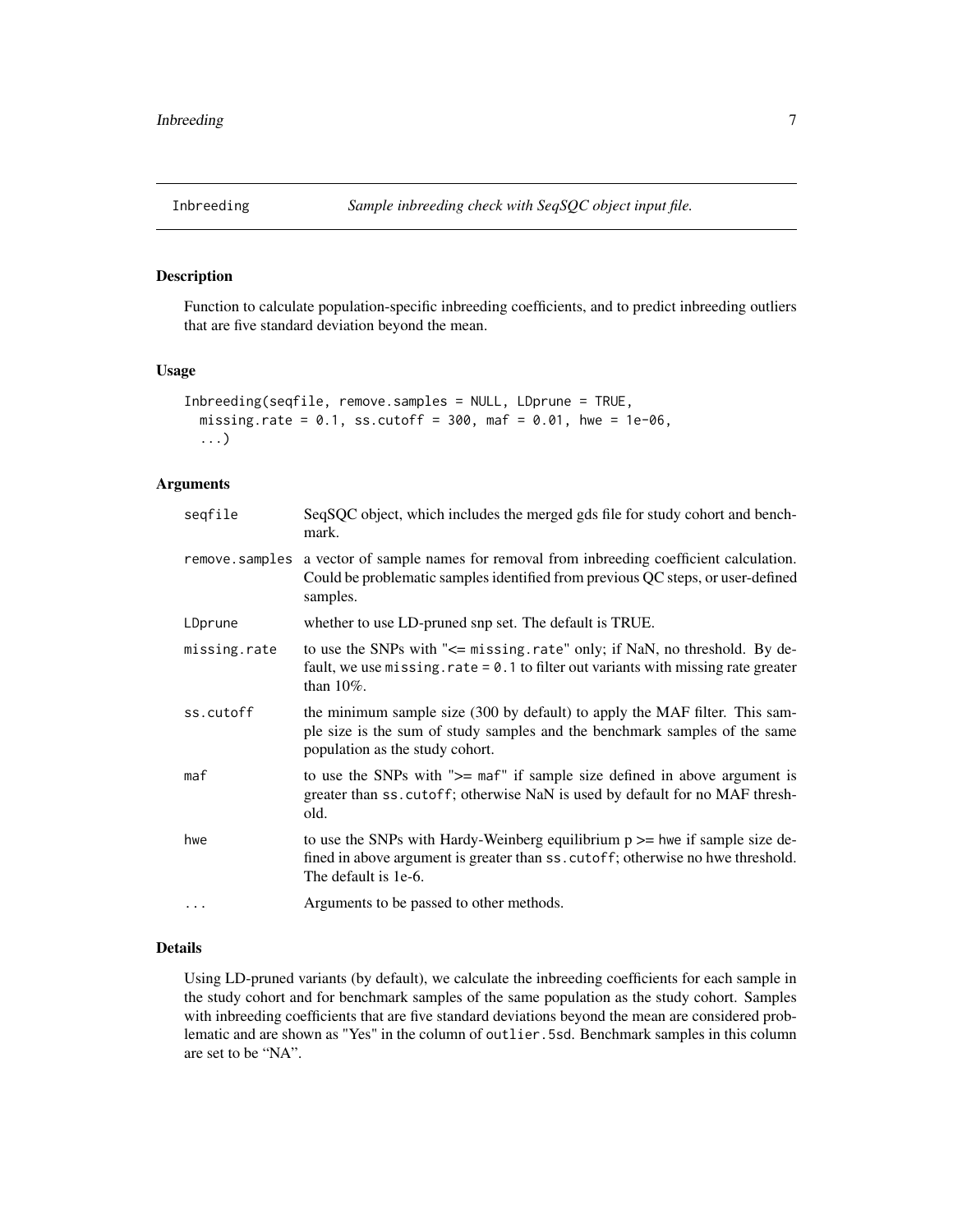# <span id="page-7-0"></span>Value

a data frame with sample name, inbreeding coefficient, and an indicator of whether the inbreeding coefficient is five standard deviation beyond the mean.

# Author(s)

Qian Liu <qliu7@buffalo.edu>

# Examples

```
load(system.file("extdata", "example.seqfile.Rdata", package="SeqSQC"))
gfile <- system.file("extdata", "example.gds", package="SeqSQC")
seqfile <- SeqSQC(gdsfile = gfile, QCresult = QCresult(seqfile))
seqfile <- Inbreeding(seqfile, remove.samples=NULL, LDprune=TRUE, missing.rate=0.1)
res.inb <- QCresult(seqfile)$Inbreeding
tail(res.inb)
```
<span id="page-7-1"></span>LoadVfile *Data preprocessing for VCF or plink input from NGS or GWAS data.*

#### Description

Function to read VCF or plink files, merge with benchmark data, and output as SeqSQC object.

# Usage

```
LoadVfile(vfile, output = "sampleqc", capture.region = NULL,
  sample.annot = NULL, LDprune = TRUE, vfile.restrict = FALSE,
  slide.max.bp = 5e+05, ld.threshold = 0.3, format.data = "NGS",
  format.file = "vcf", ...)
```
# Arguments

| vfile          | vcf or PLINK input file (ped/map/bed/bim/fam with same basename). Vfile<br>could be a vector of character strings, see details.                                                                        |
|----------------|--------------------------------------------------------------------------------------------------------------------------------------------------------------------------------------------------------|
| output         | a character string for name of merged data of SeqSQC object. The dirname (output)<br>would be used as the directory to save the QC results and plots. The default is<br>samplege in working directory. |
|                | capture region the BED file of sequencing capture regions. The default is NULL. For exome-<br>sequencing data, the capture region file must be provided.                                               |
| sample.annot   | sample annotation file with 3 columns (with header) in the order of sample id,<br>sample population and sex info. The default is NULL.                                                                 |
| LDprune        | whether to use LD-pruned snp set. The default is TRUE.                                                                                                                                                 |
| vfile.restrict | whether the input vcf or plink file has already been restricted by capture region.<br>The default is FALSE.                                                                                            |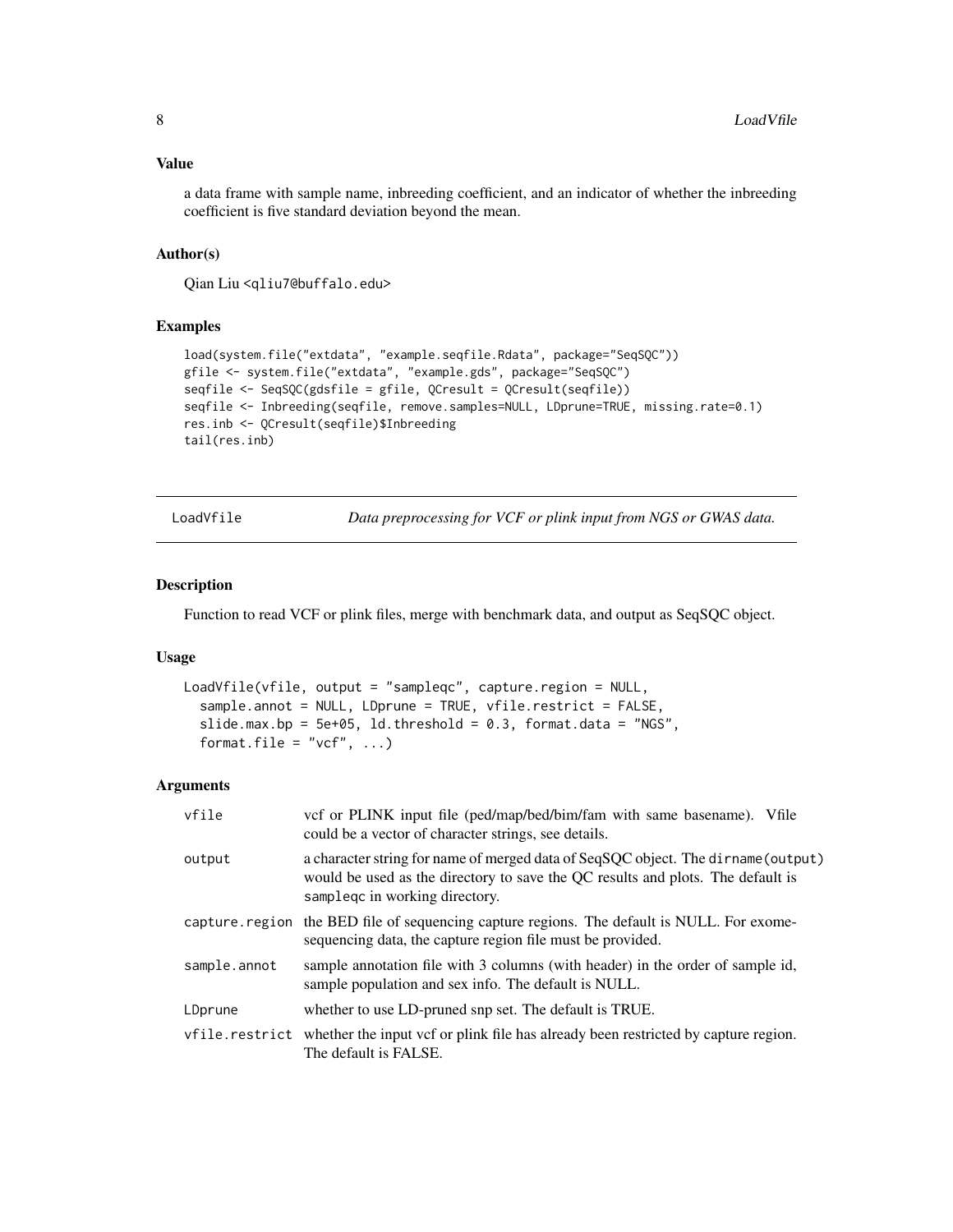# <span id="page-8-0"></span>MissingRate 9

| slide.max.bp | the window size of SNPs when calculating linkage disequilibrium. The default<br>is $5e+05$ . |
|--------------|----------------------------------------------------------------------------------------------|
| ld.threshold | the $r^2$ threshold for LD-based SNP pruning if LDprune = TRUE. The default is<br>0.3.       |
| format.data  | the data source. The default is NGS for sequencing data.                                     |
| format.file  | the data format. The default is ycf.                                                         |
| $\cdots$     | Arguments to be passed to other methods.                                                     |

#### Details

For vfile with more than one file names, LoadVfile will merge all dataset together if they all contain the same samples. It is useful to combine genetic/genomic data together if VCF data is divided by chromosomes.

sample.annot file contains 3 columns with column names. col 1 is sample with sample ids; col 2 is population with values of "AFR/EUR/ASN/EAS/SAS"; col 3 is gender with values of "male/female".

# Value

a SeqSQC object with the filepath to the gds file which stores the genotype, the summary of samples and variants, and the QCresults including the sample annotation information.

#### Author(s)

Qian Liu <qliu7@buffalo.edu>

# Examples

```
infile <- system.file("extdata", "example_sub.vcf", package="SeqSQC")
sample.annot <- system.file("extdata", "sampleAnnotation.txt", package="SeqSQC")
cr <- system.file("extdata", "CCDS.Hs37.3.reduced_chr1.bed", package="SeqSQC")
outfile <- file.path(tempdir(), "testWrapUp")
seqfile <- LoadVfile(vfile = infile, output = outfile, capture.region = cr,
sample.annot = sample.annot)
```
<span id="page-8-1"></span>MissingRate *Sample missing rate check with SeqSQC object input file.*

# Description

Function to calculate sample missing rate and to identify sample outlier with high missing rate (> 0.1).

```
MissingRate(seqfile, remove.samples = NULL)
```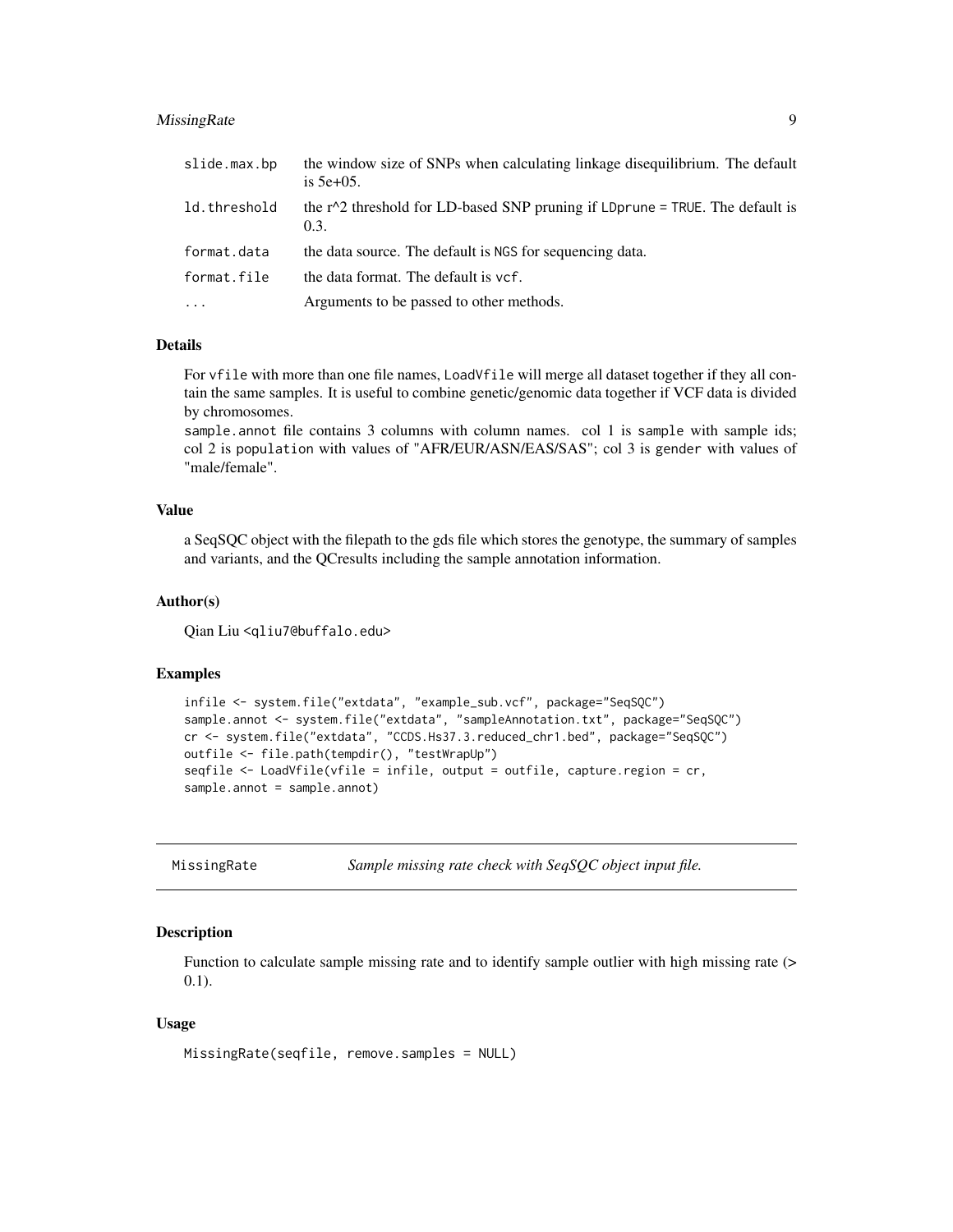#### <span id="page-9-0"></span>**Arguments**

| seafile | SeqSOC object, which includes the merged gds file for study cohort and bench-<br>mark.                                                                                   |
|---------|--------------------------------------------------------------------------------------------------------------------------------------------------------------------------|
|         | remove, samples a vector of sample names for removal from missing rate check. Could be prob-<br>lematic samples identified from other OC steps, or user-defined samples. |

# Details

The value of the outlier column is set to NA for benchmark samples.

# Value

a data frame with sample name, sample missing rate, and an indicator of whether the sample has a missing rate greater than 0.1.

# Author(s)

Qian Liu <qliu7@buffalo.edu>

# Examples

```
load(system.file("extdata", "example.seqfile.Rdata", package="SeqSQC"))
gfile <- system.file("extdata", "example.gds", package="SeqSQC")
seqfile <- SeqSQC(gdsfile = gfile, QCresult = QCresult(seqfile))
seqfile <- MissingRate(seqfile, remove.samples=NULL)
res.mr <- QCresult(seqfile)$MissingRate
tail(res.mr)
```
<span id="page-9-1"></span>PCACheck *Population outlier check with SeqSQC object input file.*

# Description

Function to perform principle component analysis for all samples and to infer sample ancestry.

```
PCACheck(seqfile, remove.samples = NULL, npcs = 4, LDprune = TRUE,
  missing.rate = 0.1, ss.cutoff = 300, maf = 0.01, hwe = 1e-06,
  ...)
```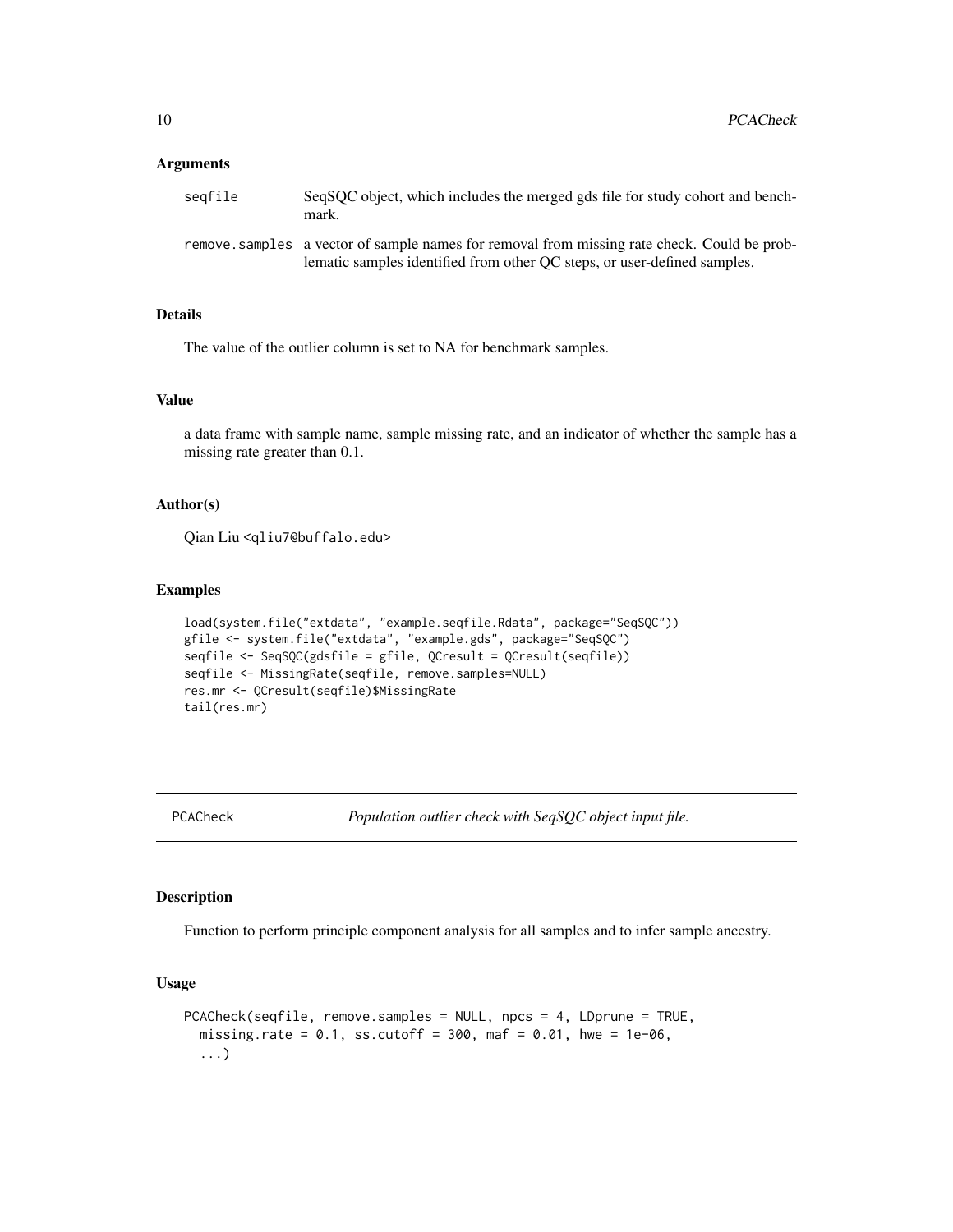#### PCACheck 11

### **Arguments**

| seqfile        | SeqSQC object, which includes the merged gds file for study cohort and bench-<br>mark.                                                                                                       |
|----------------|----------------------------------------------------------------------------------------------------------------------------------------------------------------------------------------------|
| remove.samples | a vector of sample names for removal from PCA calculation. Could be prob-<br>lematic samples identified from previous QC steps, or user-defined samples.                                     |
| npcs           | the number principle components to use for the population prediction in SVM<br>model. The default value is 4, and it is required to be $\leq 10$ .                                           |
| LDprune        | whether to use LD-pruned snp set, the default is TRUE.                                                                                                                                       |
| missing.rate   | to use the SNPs with "<= missing.rate" only; if NaN, no threshold. By de-<br>fault, we use missing. $rate = 0.1$ to filter out variants with missing rate greater<br>than $10\%$ .           |
| ss.cutoff      | the minimum sample size (300 by default) to apply the MAF filter. This sam-<br>ple size is the sum of study samples and the benchmark samples of the same<br>population as the study cohort. |
| maf            | to use the SNPs with ">= maf" if sample size defined in above argument is<br>greater than ss. cutoff; otherwise NaN is used by default for no MAF thresh-<br>old.                            |
| hwe            | to use the SNPs with Hardy-Weinberg equilibrium $p \ge$ hwe if sample size de-<br>fined in above argument is greater than ss. cutoff; otherwise no hwe threshold.<br>The default is 1e-6.    |
| $\cdots$       | Arguments to be passed to other methods.                                                                                                                                                     |

# Details

Using LD-pruned autosomal variants (by default), we calculate the eigenvectors and eigenvalues for principle component analysis (PCA). We use the benchmark samples as training dataset, and predict the population group for each sample in the study cohort based on the top four eigenvectors. Samples with discordant predicted and self-reported population groups are considered problematic. The function PCACheck performs the PCA analysis and identifies population outliers in study cohort.

# Value

a data frame with sample name, reported population, data resource (benchmark vs study cohort), the first four eigenvectors and the predicted population.

# Author(s)

Qian Liu <qliu7@buffalo.edu>

```
load(system.file("extdata", "example.seqfile.Rdata", package="SeqSQC"))
gfile <- system.file("extdata", "example.gds", package="SeqSQC")
seqfile <- SeqSQC(gdsfile = gfile, QCresult = QCresult(seqfile))
seqfile <- PCACheck(seqfile, remove.samples=NULL, LDprune=TRUE, missing.rate=0.1)
res.pca <- QCresult(seqfile)$PCA
tail(res.pca)
```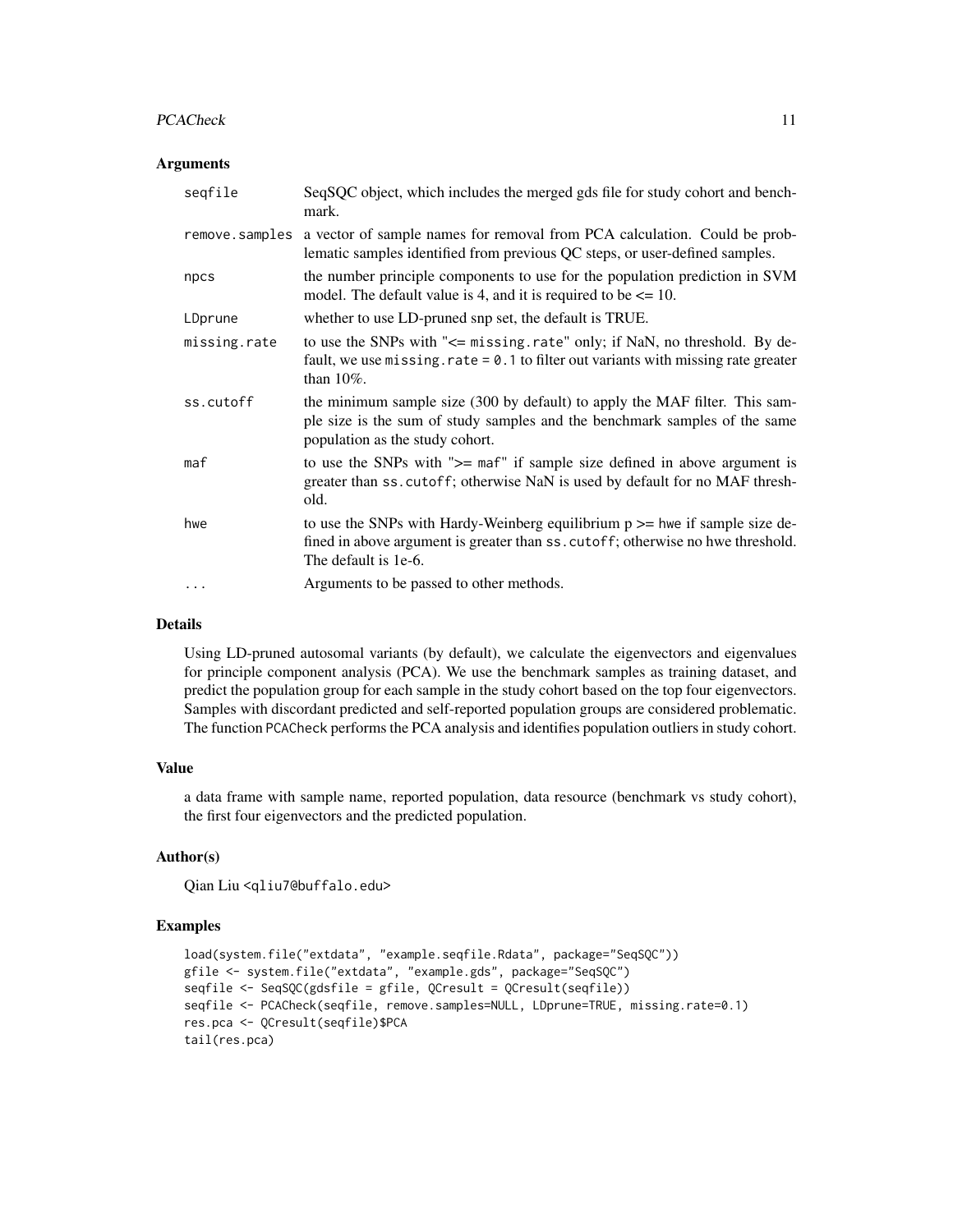<span id="page-11-1"></span><span id="page-11-0"></span>

Plot QC results.

# Usage

```
plotQC(seqfile, QCstep = c("MissingRate", "SexCheck", "Inbreeding",
  "IBD", "PCA"), interactive = FALSE, sdcoef = 5, pc1 = "EV1",
 pc2 = "EV2", pairedScatter = FALSE, ...)
```
# Arguments

| seqfile       | SeqSQC object with QC results.                                                                                                                                      |
|---------------|---------------------------------------------------------------------------------------------------------------------------------------------------------------------|
| QCstep        | which QC step the user want to do plotting. Takes values of c("MissingRate",<br>"SexCheck", "Inbreeding", "IBD", "PCA")                                             |
| interactive   | whether to generate interactive plot. Recommend to use interactive = TRUE<br>if user perform sample QC using an rmarkdown script and output plot to html<br>format. |
| sdcoef        | for inbreeding outlier check, how many standard deviation we need for identifi-<br>cation of inbreeding outliers. The default is 5.                                 |
| pc1           | the eigenvector on x axis for PCA result. The default is "EV1" for eigenvector<br>1.                                                                                |
| pc2           | the eigenvector on y axis for PCA result. The default is "EV2" for eigenvector<br>2.                                                                                |
| pairedScatter | for PCA result, whether to plot the paired scatterplot for the first 4 PC axes.                                                                                     |
| $\cdots$      | Arguments to be passed to other methods.                                                                                                                            |

# Value

the ggplot or interactive plot (if output is in html format) for specific QC result. If "interactive=FALSE", it returns a ggplot and author could have the flexibility to add on any layers, scales, faceting specifications and coordinate systems.

#### Author(s)

Qian Liu <qliu7@buffalo.edu>

```
load(system.file("extdata", "example.seqfile.Rdata", package="SeqSQC"))
gfile <- system.file("extdata", "example.gds", package="SeqSQC")
seqfile <- SeqSQC(gdsfile = gfile, QCresult = QCresult(seqfile))
p <- plotQC(seqfile, QCstep="PCA", interactive=FALSE)
p
```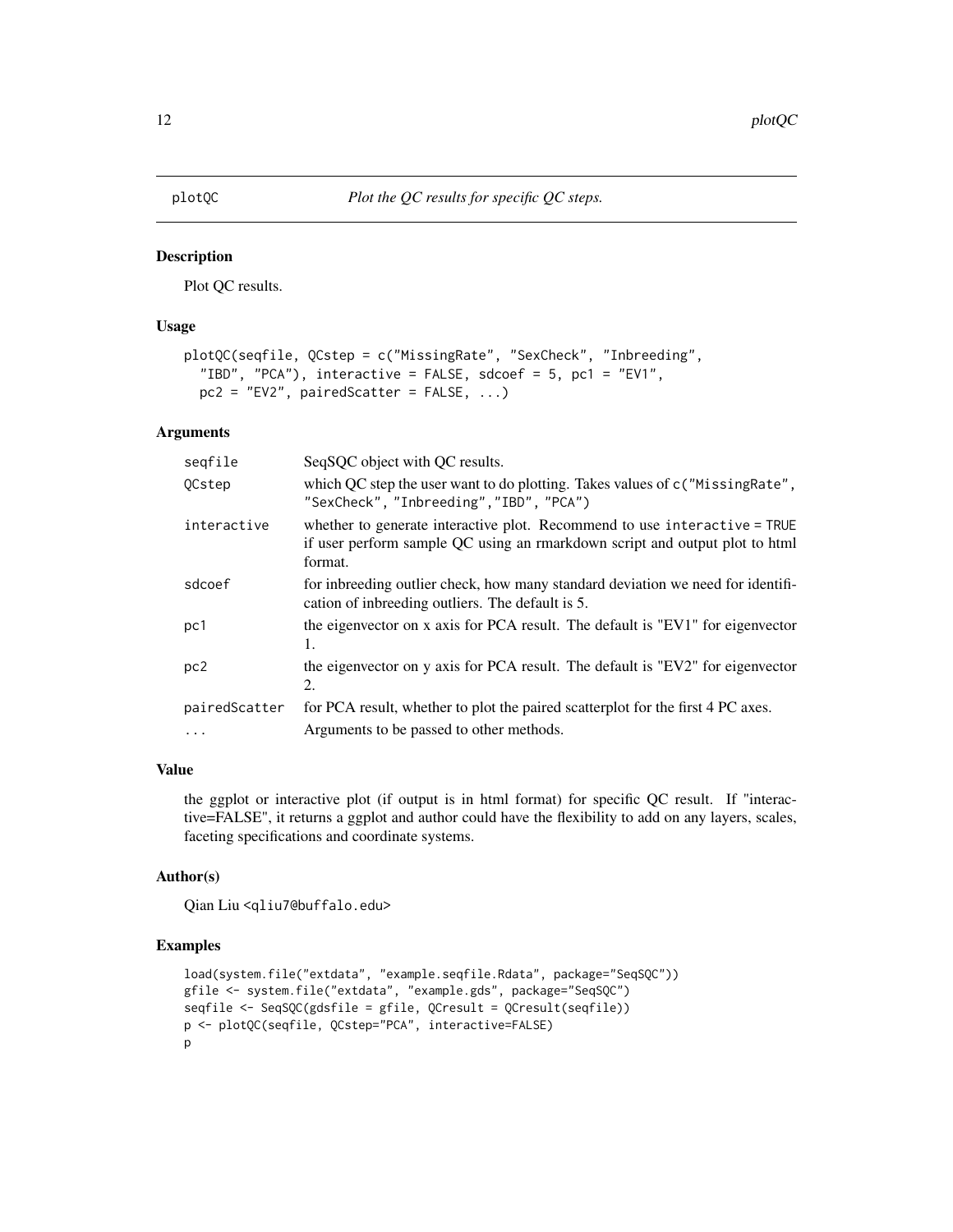<span id="page-12-1"></span><span id="page-12-0"></span>

generate the problematic sample list from QC steps that have been done, and provide each problematic sample with a reason for removal (high missing rate, gender mismatch, inbreeding outlier, cryptic relationship or population outlier).

#### Usage

problemList(seqfile)

# Arguments

seqfile SeqSQC object with sample QC results.

# Value

a list of 2 datasets: 1) a data frame with 2 columns: sample for problematic sample name, and remove.reason for the reason of removing the sample. 2) a data frame with 1 column sample for problematic samples to be removed.

# Author(s)

Qian Liu <qliu7@buffalo.edu>

# Examples

```
load(system.file("extdata", "example.seqfile.Rdata", package="SeqSQC"))
problemList(seqfile)
```
<span id="page-12-2"></span>

| RenderReport |  | Render the rmarkdown file for generating a sample $QC$ report. |  |  |  |  |
|--------------|--|----------------------------------------------------------------|--|--|--|--|
|--------------|--|----------------------------------------------------------------|--|--|--|--|

#### Description

Function to render the pre-compiled rmarkdown file to generate the sample QC report.

```
RenderReport(input, output, interactive = TRUE)
```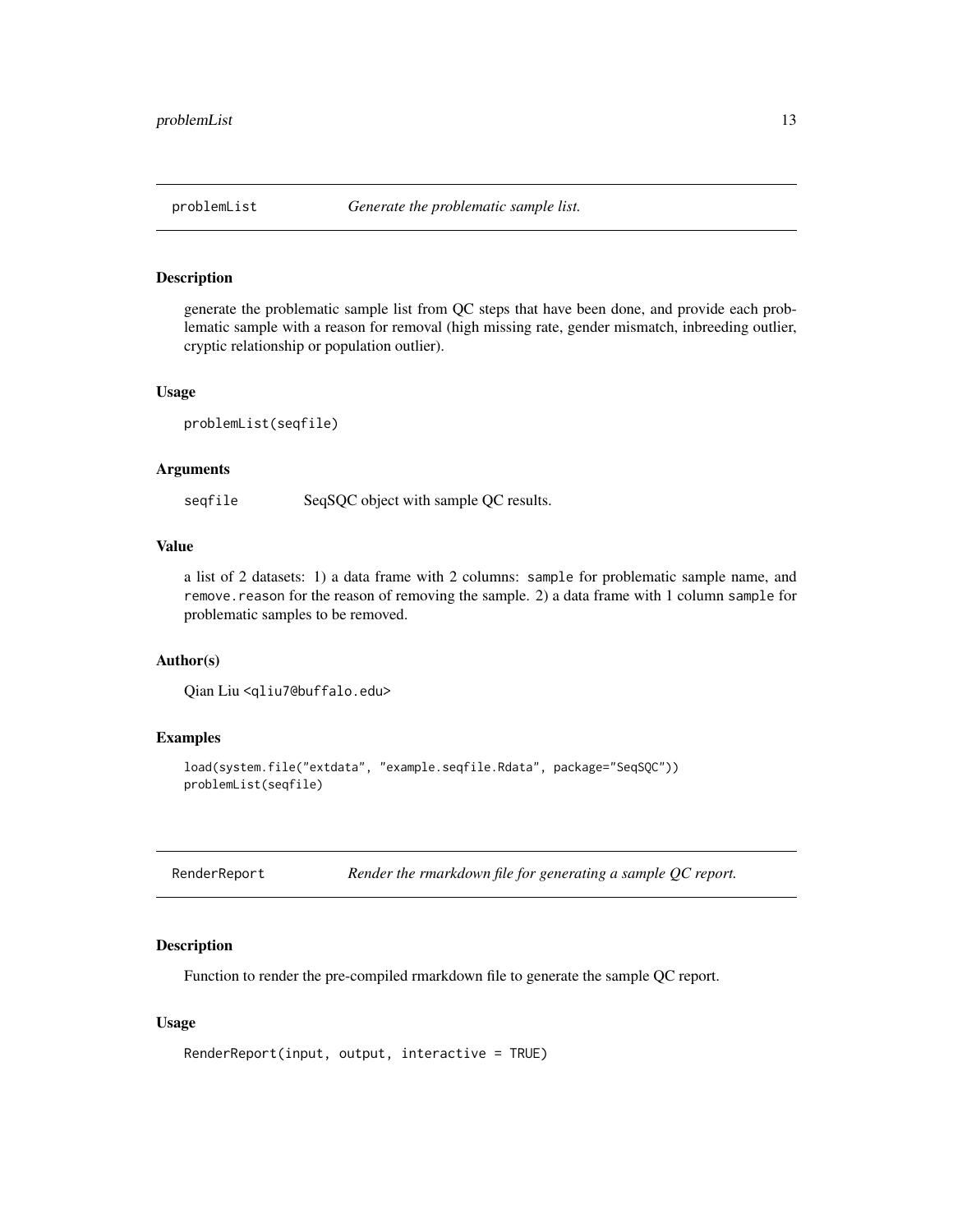# <span id="page-13-0"></span>**Arguments**

| input       | SeqSOC object with OC results.                                           |
|-------------|--------------------------------------------------------------------------|
| output      | a character string to define the file name for the OC report.            |
| interactive | whether to generate interative plots in the report. The default is TRUE. |

# Value

Will incure the rendering of the rmarkdown file for generating the sample QC report. The report will return to the file denoted in output in the function.

# Author(s)

Qian Liu <qliu7@buffalo.edu>

# Examples

```
load(system.file("extdata", "example.seqfile.Rdata", package="SeqSQC"))
RenderReport(seqfile, output="report.html", interactive=FALSE)
```
sampleAnnotation.txt *Sample annotation file for the example data used in vignette.*

#### Description

This sample annotation file is a required input from the user when using SeqSQC. It includes the sample info with sample name stored in the column of sample, the population info stored in the column of population, and the gender info stored in the column of gender. The population column must be a in the format of "AFR/EUR/ASN/EAS/SAS". The gender column must be in the format of "female/male". This file is meant to be used together with the example\_sub.vcf as a runnable example in the function of LoadVfile and sampleQC in the vignette.

# Author(s)

Qian Liu <qliu7@buffalo.edu>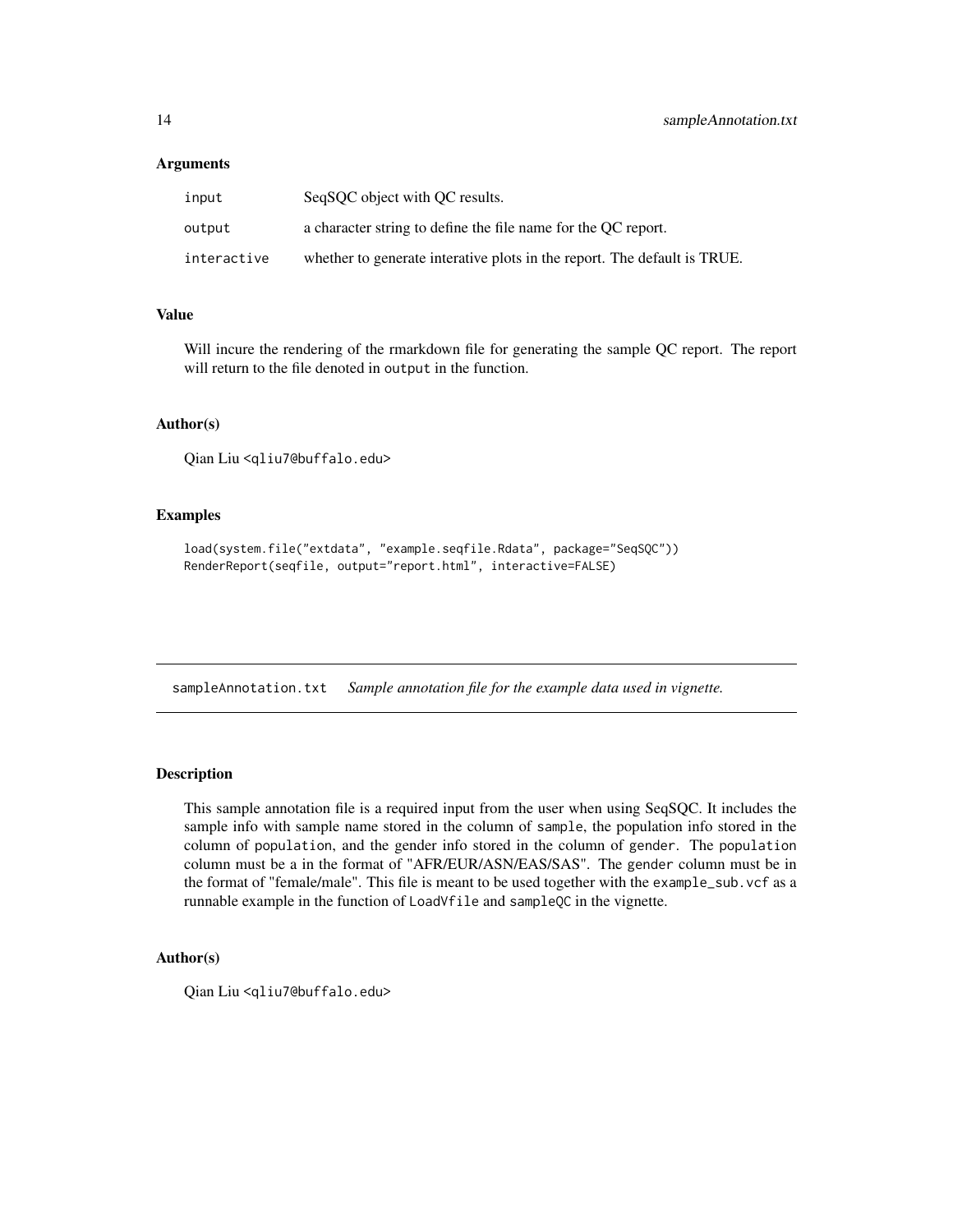<span id="page-14-1"></span><span id="page-14-0"></span>

A wrap-up function for sample QC. It reads in the variant genotypes in vcf/PLINK format, merges study cohort with benchmark data, and performs sample QC for the merged dataset.

# Usage

```
sampleQC(vfile = NULL, output = "sampleqc", capture.region = NULL,
 sample.annot = NULL, LDprune = TRUE, vfile.restrict = FALSE,
 slide.max.bp = 5e+05, ld.threshold = 0.3, format.data = "NGS",
  format.file = "vcf", QCreport = TRUE, out.report = "report.html",
  interactive = TRUE, results = TRUE, plotting = TRUE, ...)
```
# Arguments

| vfile          | vcf or PLINK input file (ped/map/bed/bim/fam with same basename). The de-<br>fault is NULL. Vfile could be a vector of character strings, see details. Could<br>also take file in SeqSQC object generated from LoadVfile. |
|----------------|---------------------------------------------------------------------------------------------------------------------------------------------------------------------------------------------------------------------------|
| output         | a character string for name of merged data of SeqSQC object. The dirname (output)<br>would be used as the directory to save the QC result and plots. The default is<br>sampleqc in the working directory.                 |
| capture.region | the BED file of sequencing capture regions. The default is NULL. For exome-<br>sequencing data, the capture region file must be provided.                                                                                 |
| sample.annot   | sample annotation file with 3 columns (with header) in the order of sample id,<br>sample population and sex info. The default is NULL.                                                                                    |
| LDprune        | whether to use LD-pruned snp set. The default is TRUE.                                                                                                                                                                    |
|                | vfile.restrict whether the input vcf or plink file has already been restricted by capture region.<br>The default is FALSE.                                                                                                |
| slide.max.bp   | the window size of SNPs when calculating linkage disequilibrium. The default<br>is $5e+05$ .                                                                                                                              |
| ld.threshold   | the $r^2$ threshold for LD-based SNP pruning if LDprune = TRUE. The default is<br>0.3.                                                                                                                                    |
| format.data    | the data source. The default is NGS for sequencing data.                                                                                                                                                                  |
| format.file    | the data format. The default is ycf.                                                                                                                                                                                      |
| QCreport       | Whether to generate the sample QC report in html format.                                                                                                                                                                  |
| out.report     | the file name for the sample QC report. The default is report.html.                                                                                                                                                       |
| interactive    | whether to generate interactive plots in the sample QC report if QCreport =<br>TRUE.                                                                                                                                      |
| results        | whether to write out the results for each QC steps in .txt files. The default is<br>TRUE.                                                                                                                                 |
| plotting       | whether to output the plots for each QC steps in .pdf files. the default is TRUE.                                                                                                                                         |
| $\cdots$       | Arguments to be passed to other methods.                                                                                                                                                                                  |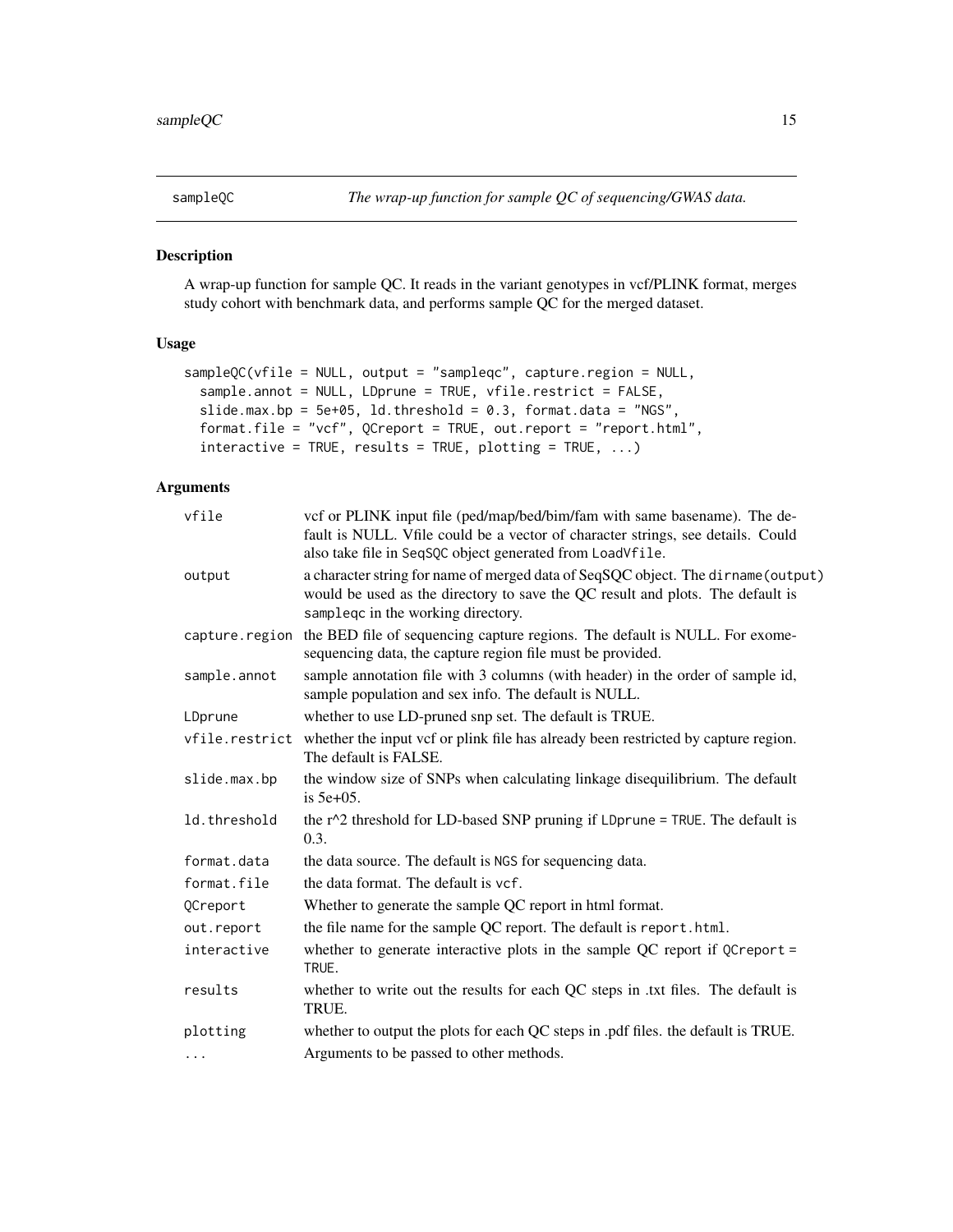# <span id="page-15-0"></span>Details

For vfile with more than one file names, sampleQC will merge all dataset together if they all contain the same samples. It is useful to combine genetic/genomic data together if VCF data is divided by chromosomes.

There are 3 columns in sample.annot file. col 1 is sample with sample ids, col 2 is population with values of "AFR/EUR/ASN/EAS/SAS", col 3 is gender with values of "male/female".

# Value

a SeqSQC object with the filepath to the gds file which stores the genotype, the summary of samples and variants, and the QCresults including the sample annotation information and all QC results.

# Author(s)

Qian Liu <qliu7@buffalo.edu>

#### Examples

```
## Not run:
infile <- system.file("extdata", "example_sub.vcf", package="SeqSQC")
sample.annot <- system.file("extdata", "sampleAnnotation.txt", package="SeqSQC")
cr <- system.file("extdata", "CCDS.Hs37.3.reduced_chr1.bed", package="SeqSQC")
outfile <- file.path(tempdir(), "testWrapUp")
seqfile <- sampleQC(vfile = infile, output = outfile, capture.region = cr,
sample.annot = sample.annot, format.data = "NGS", format.file = "vcf",
QCreport = TRUE, out.report="report.html", interactive = TRUE)
## save(seqfile, file="seqfile.RData")
load(system.file("extdata", "example.seqfile.Rdata", package="SeqSQC"))
gfile <- system.file("extdata", "example.gds", package="SeqSQC")
seqfile <- SeqSQC(gdsfile = gfile, QCresult = QCresult(seqfile))
seqfile <- sampleQC(sfile = seqfile, output = outfile, QCreport = FALSE,
out.report="report.html", interactive = TRUE)
```
## End(Not run)

SeqOpen *Open the gds file in SeqSQC objects.*

# **Description**

Function to open the gds file inside the SeqSQC object.

```
SeqOpen(seqfile, readonly = TRUE, allow.duplicate = FALSE)
```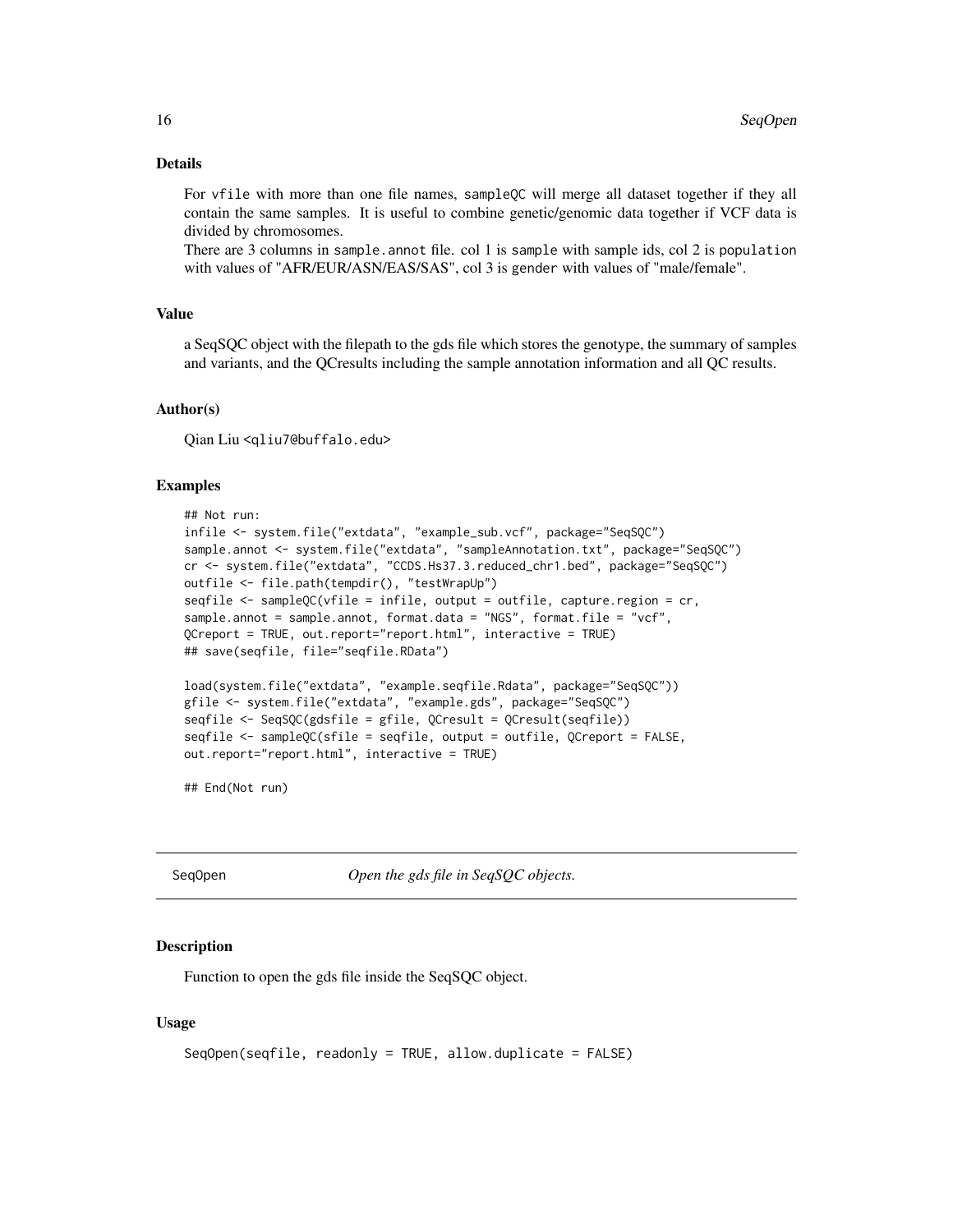# <span id="page-16-0"></span>SeqSQC-class 17

### **Arguments**

| seqfile         | SeqSOC object, which has been merged with benchmark data.                                                                       |  |
|-----------------|---------------------------------------------------------------------------------------------------------------------------------|--|
| readonly        | whether to open the gds file in read-only mode. If "FALSE", it is allowed to<br>write data to the file. The default is TRUE.    |  |
| allow.duplicate |                                                                                                                                 |  |
|                 | whether to allow to open a GDS file with read-only mode when it has been<br>opened in the same R session. The default is FALSE. |  |

# Value

a gds file with the filepath in the input SeqSQC object.

# Author(s)

Qian Liu <qliu7@buffalo.edu>

# Examples

```
library(gdsfmt)
load(system.file("extdata", "example.seqfile.Rdata", package="SeqSQC"))
gfile <- system.file("extdata", "example.gds", package="SeqSQC")
seqfile <- SeqSQC(gdsfile = gfile, QCresult = QCresult(seqfile))
dat <- SeqOpen(seqfile)
dat
closefn.gds(dat)
```
SeqSQC-class *A data format to store genotype phenotype and sample QC results from SeqSQC.*

#### Description

A SeqSQC object is a list of two objects. The first object gdsfile is the filepath of the GDS (discussed in section below) file which stores the genotype information from the original VCF file. The second object QCresult is a list of sample information and QC results, which include the dimension (# of samples and variants), sample annotation, and QC results for sample missing rate, sex check, inbreeding outlier check, IBD check, and population outlier check.

```
SeqSQC(gdsfile, QCresult = List())
gdsfile(x)
gdsfile(x) <- value
QCresult(x)
```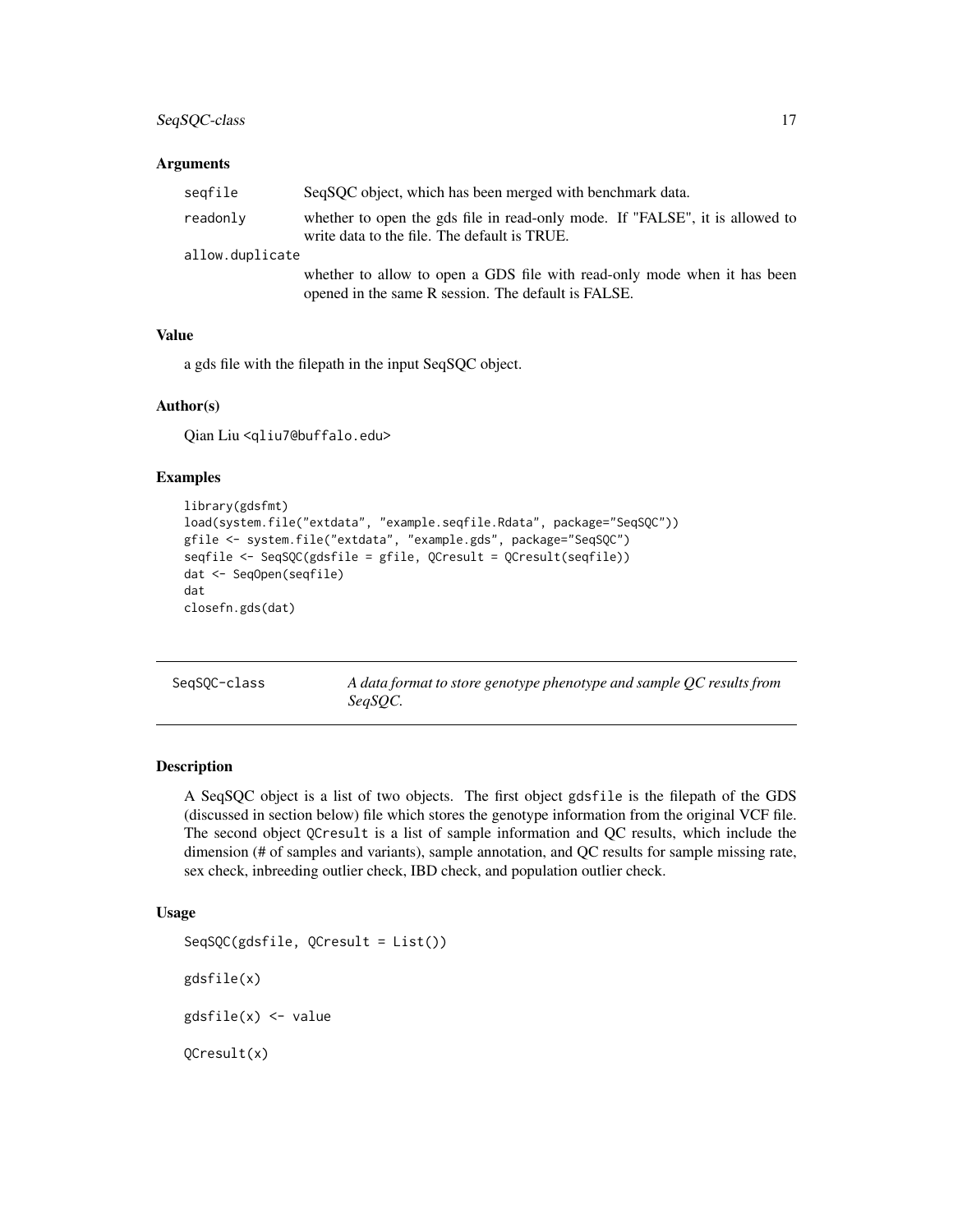#### <span id="page-17-0"></span>18 SexCheck

```
QCresult(x) <- value
## S4 method for signature 'SeqSQC'
gdsfile(x)
## S4 replacement method for signature 'SeqSQC'
gdsfile(x) <- value
## S4 method for signature 'SeqSQC'
QCresult(x)
## S4 replacement method for signature 'SeqSQC'
QCresult(x) <- value
```
# Arguments

| gdsfile  | A character string for the filepath of the GDS file.  |
|----------|-------------------------------------------------------|
| OCresult | A list with sample information and sample OC results. |
| X        | an SeqSQCClass object.                                |
| value    | the new value for the SeqSQC object slots.            |

# Value

The filepath to the gds file.

# Slots

gdsfile A character string for the filepath of the GDS file. QCresult A list with sample information and sample QC results.

#### Examples

```
load(system.file("extdata", "example.seqfile.Rdata", package="SeqSQC"))
gdsfile(seqfile)
QCresult(seqfile)
```
SexCheck *Sample gender check with SeqSQC object input file.*

#### Description

Function to calculate the X chromosome inbreeding coefficient and to predict sample gender.

```
SexCheck(seqfile, remove.samples = NULL, missing.rate = 0.1,
  ss.cutoff = 300, maf = 0.01, ...)
```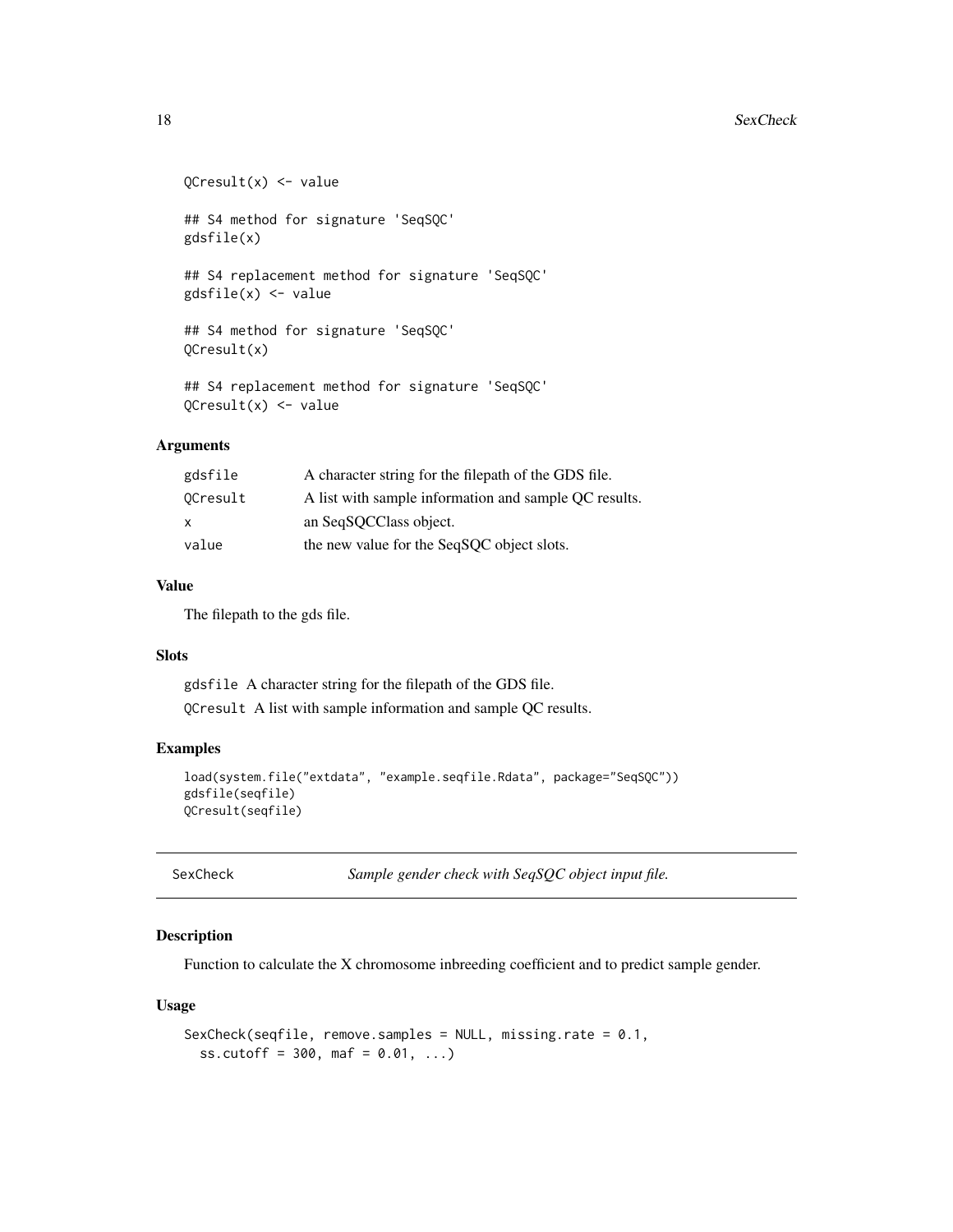#### SexCheck 19

### **Arguments**

| seqfile        | SeqSQC object, which includes the merged gds file for study cohort and bench-<br>mark.                                                                                                       |
|----------------|----------------------------------------------------------------------------------------------------------------------------------------------------------------------------------------------|
| remove.samples | a vector of sample names for removal from sex check. Could be problematic<br>samples identified from previous QC steps, or user-defined samples.                                             |
| missing.rate   | to use the SNPs with "<= missing.rate" only; if NaN, no threshold. By de-<br>fault, we use missing. rate $= 0.1$ to filter out variants with missing rate greater<br>than $10\%$ .           |
| ss.cutoff      | the minimum sample size (300 by default) to apply the MAF filter. This sam-<br>ple size is the sum of study samples and the benchmark samples of the same<br>population as the study cohort. |
| maf            | to use the SNPs with " $>=$ maf" if sample size defined in above argument is<br>greater than ss. cutoff; otherwise NaN is used by default for no MAF thresh-<br>old.                         |
| $\ddotsc$      | Arguments to be passed to other methods.                                                                                                                                                     |

# Details

Samples are predicted to be female or male if the inbreeding coefficient is below 0.2, or greater than 0.8, respectively. The samples with discordant reported gender and predicted gender are considered as problematic. When the inbreeding coefficient is within the range of [0.2, 0.8], "0" is shown in the column of pred.sex to indicate ambiguous gender, which is not considered as problematic.

# Value

a data frame with sample name, reported gender, x chromosome inbreeding coefficient, and predicted gender.

#### Author(s)

Qian Liu <qliu7@buffalo.edu>

```
load(system.file("extdata", "example.seqfile.Rdata", package="SeqSQC"))
gfile <- system.file("extdata", "example.gds", package="SeqSQC")
seqfile <- SeqSQC(gdsfile = gfile, QCresult = QCresult(seqfile))
seqfile <- SexCheck(seqfile, remove.samples=NULL, missing.rate=0.1)
res.sexc <- QCresult(seqfile)$SexCheck
tail(res.sexc)
```